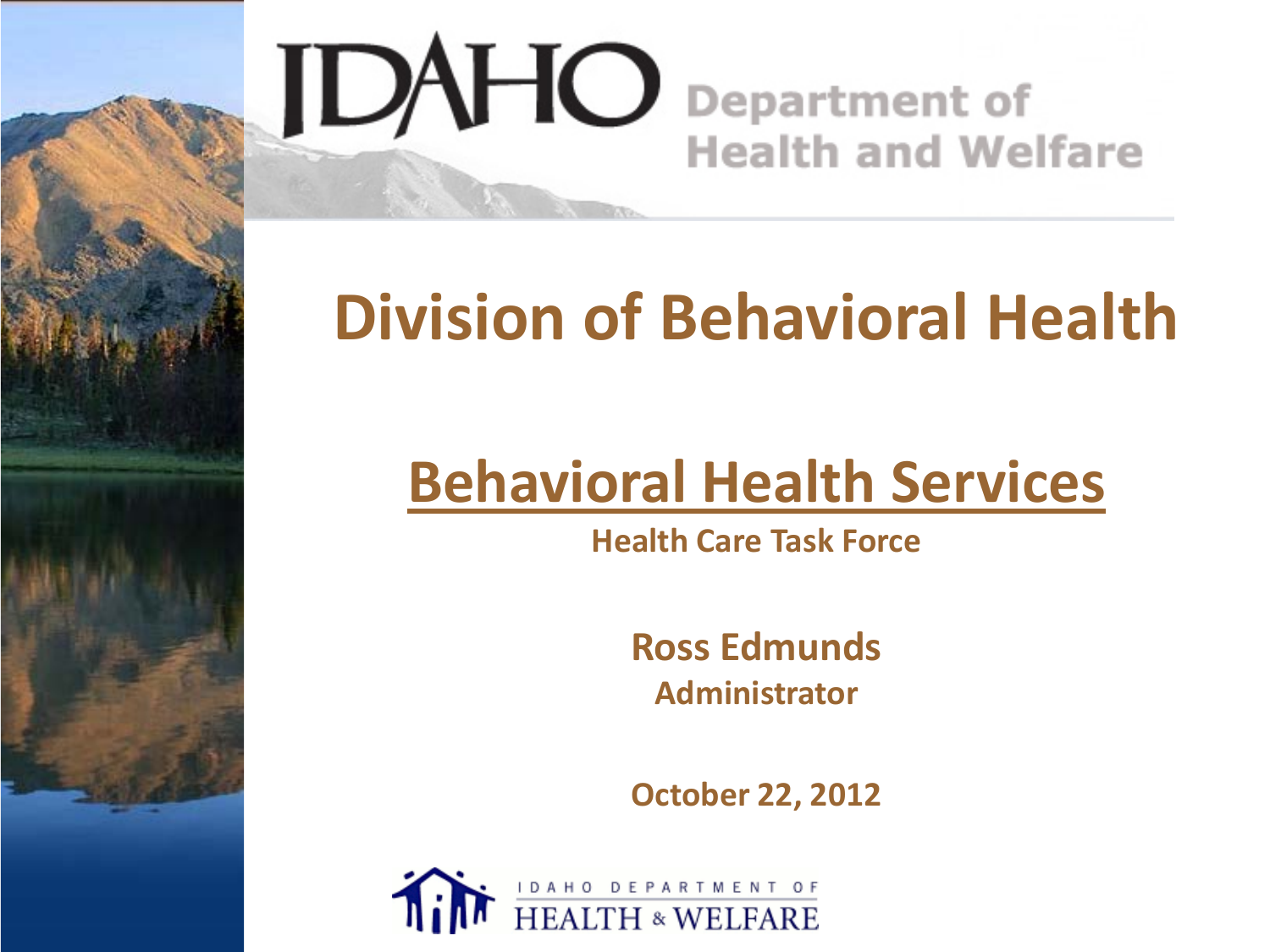

### **The Division of Behavioral Health**

• **Psychiatric Hospitalization (State Hospital South, State Hospital North, Community Hospitalization)**

• **Community Mental Health (Adult Mental Health, Children's Mental Health)**

• **Substance Use Disorders**

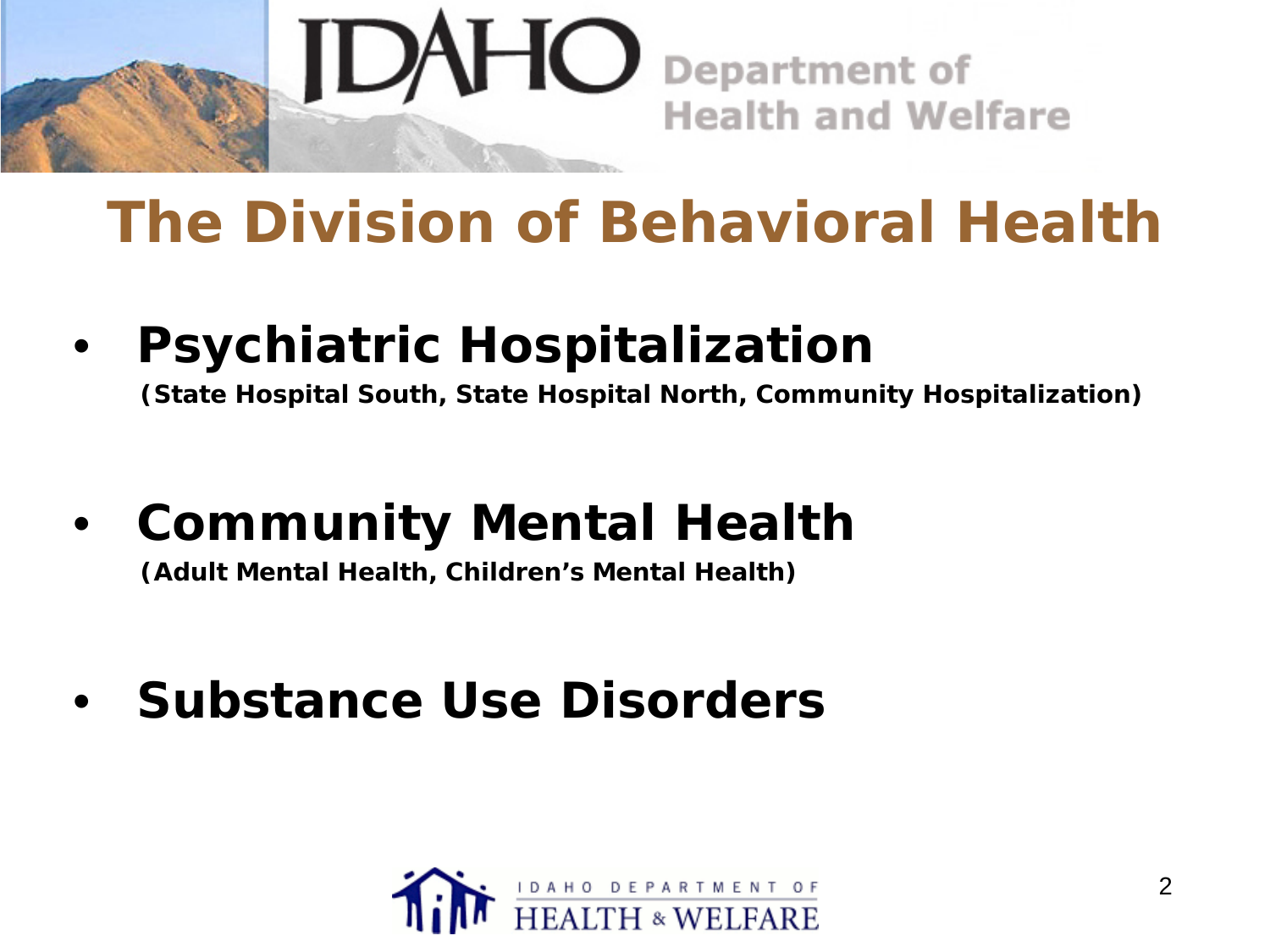

### **The Division of Behavioral Health**

**Priority Areas**

- **Psychiatric Emergencies**
- **Civil/Restoration Commitments**
- **Court Ordered/Court Involved**
- **Voluntary**

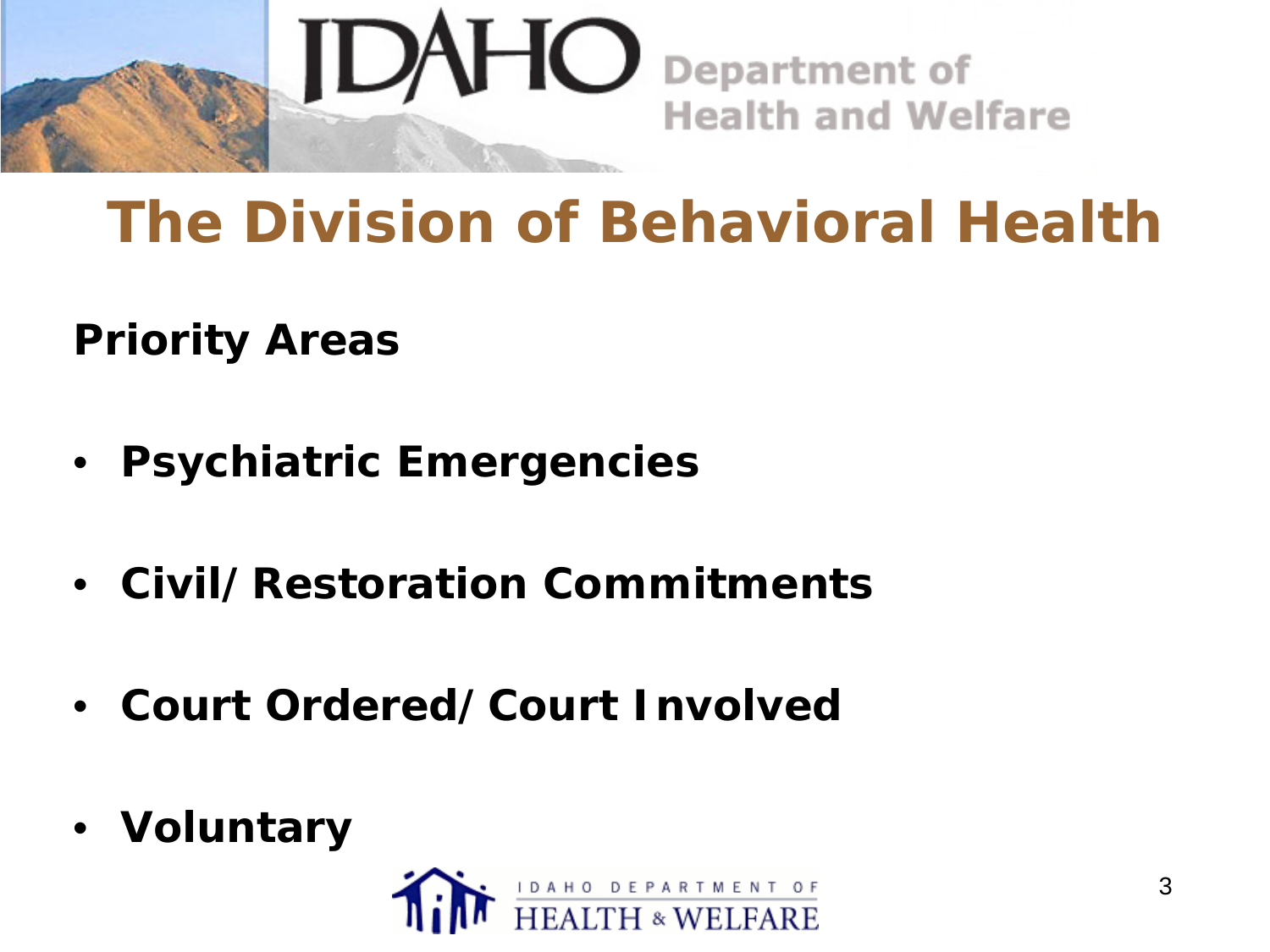

**History: Over a Decade of Efforts to Transform Idaho's Behavioral Health System**

**Most Recently:** 

- **2006: The Legislative Council Interim Committee and the Governor's Transformation Work Group created.**
- **2007: SCR 108 to review Idaho's Behavioral Health system.**
- **2008: Western Interstate Commission for Higher Education (WICHE) completed study.**
- **2010: Behavioral Health Transformation Work Group**
- **2011: Behavioral Health Interagency Cooperative was formed.**

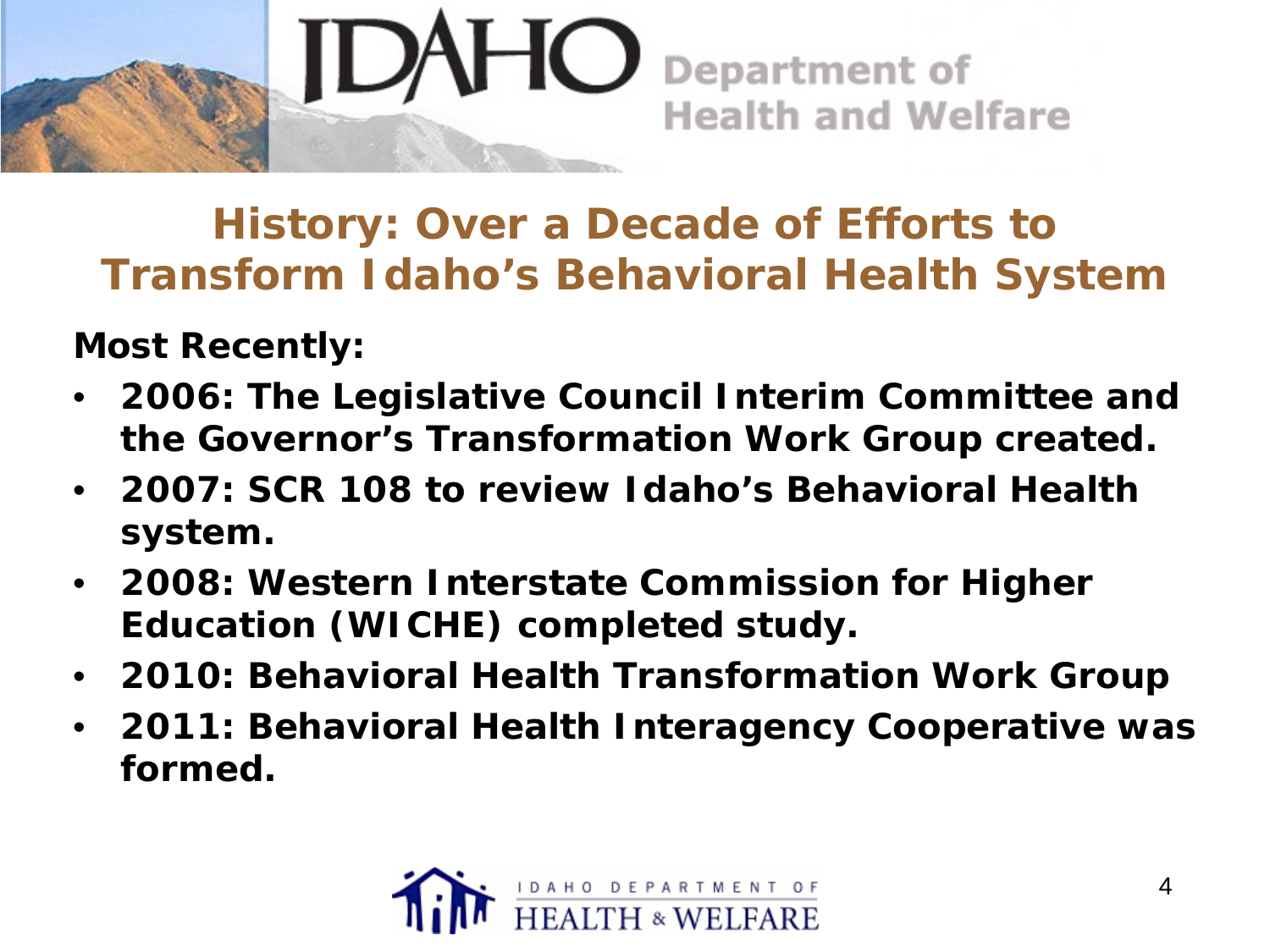

# **Hallmarks of a Transformed System**

- **1. Local input/Local influence.**
- **2. Integrated treatment.**
- **3. Clearly defined roles and responsibilities.**
- **4. Eliminating gaps in services.**
- **5. Maximum efficiency with maximum effectiveness.**
- **6. Consumer driven/Recovery oriented.**

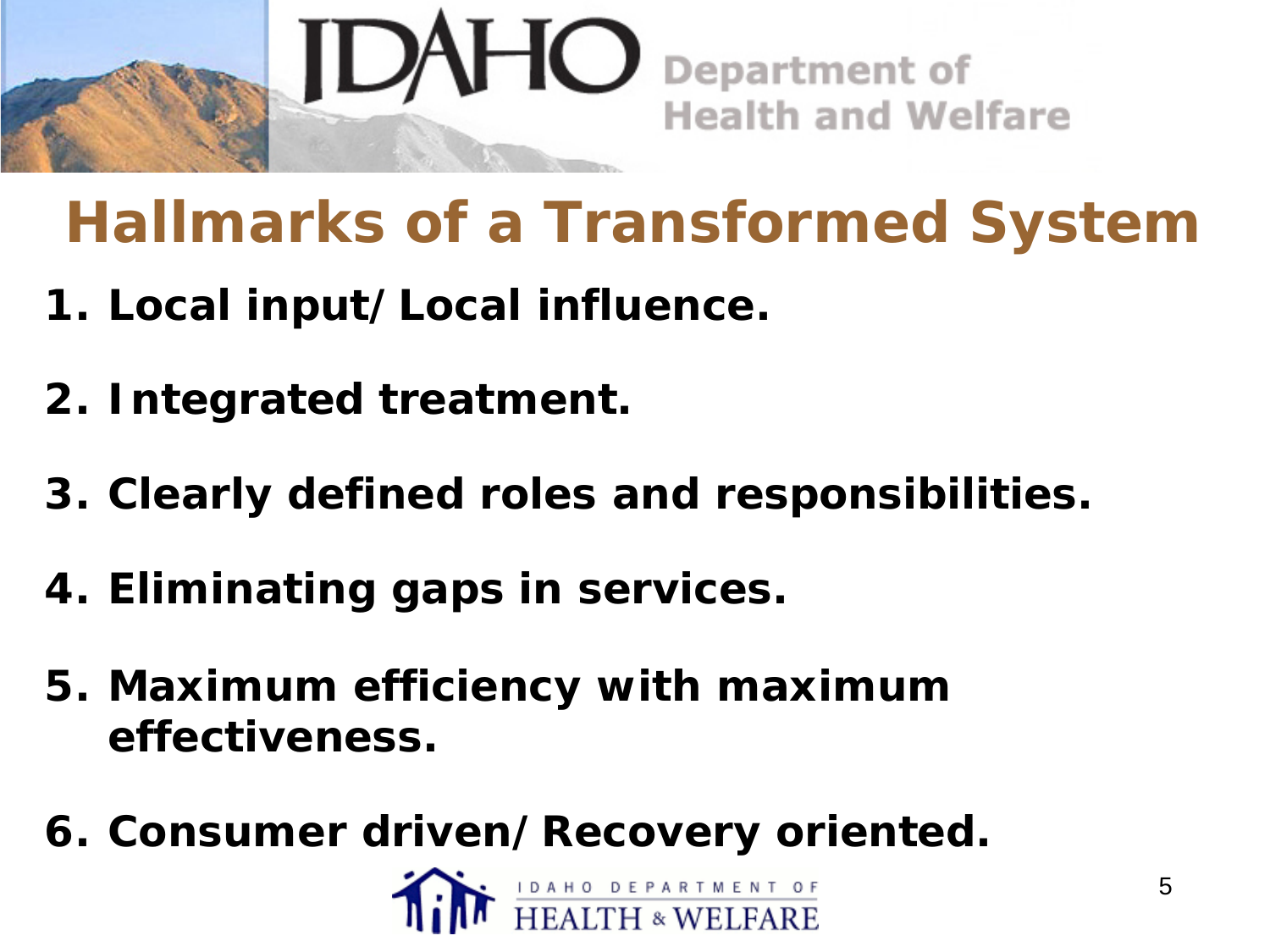

#### **WAVES OF TRANSFORMATION**

- **1. Medicaid's implementation of managed care.**
- **2. Potential Medicaid expansion with the Affordable Care Act.**

**3. Idaho's plan for transformation.**

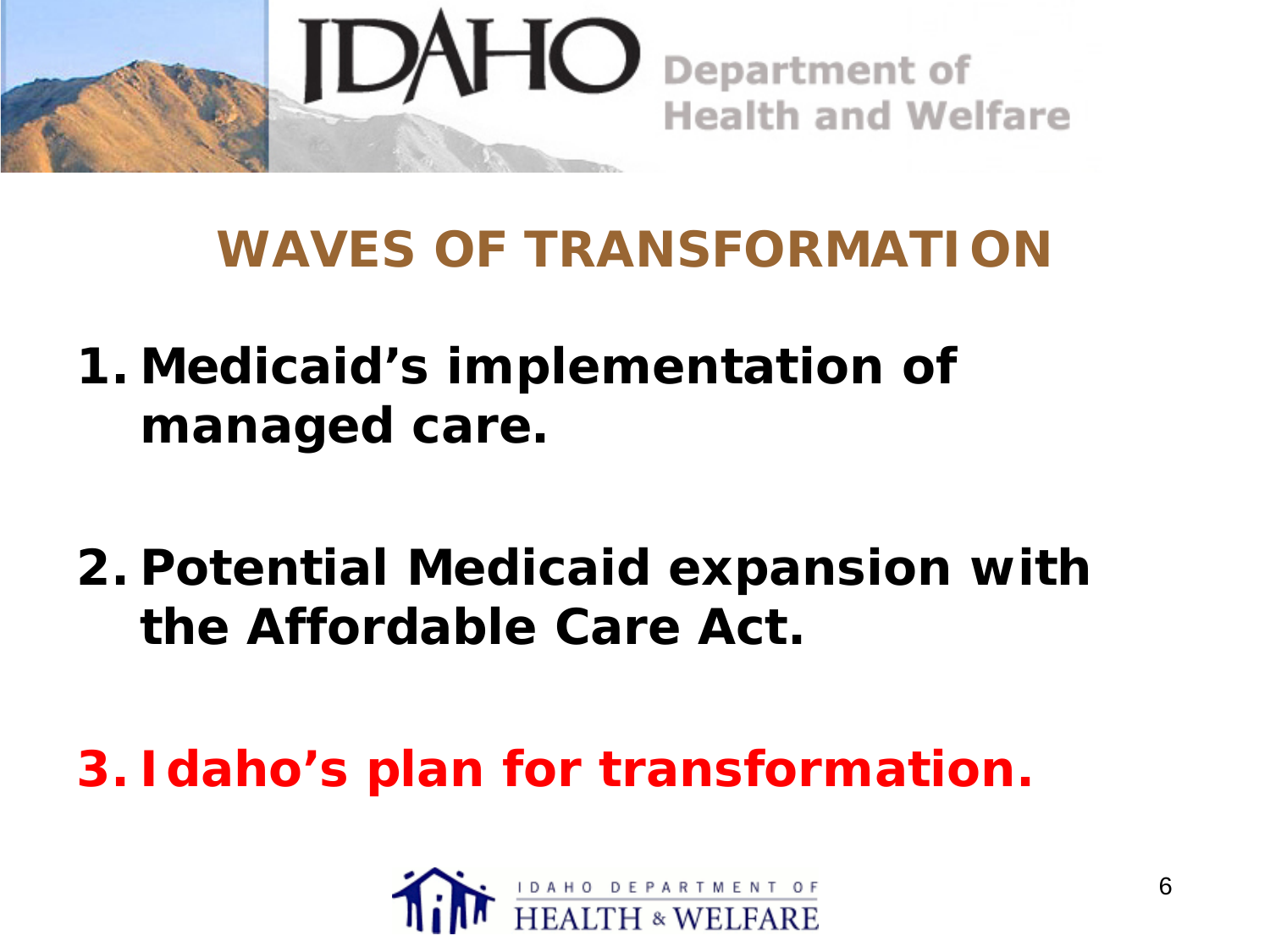

#### **Idaho Behavioral Health System of Care**